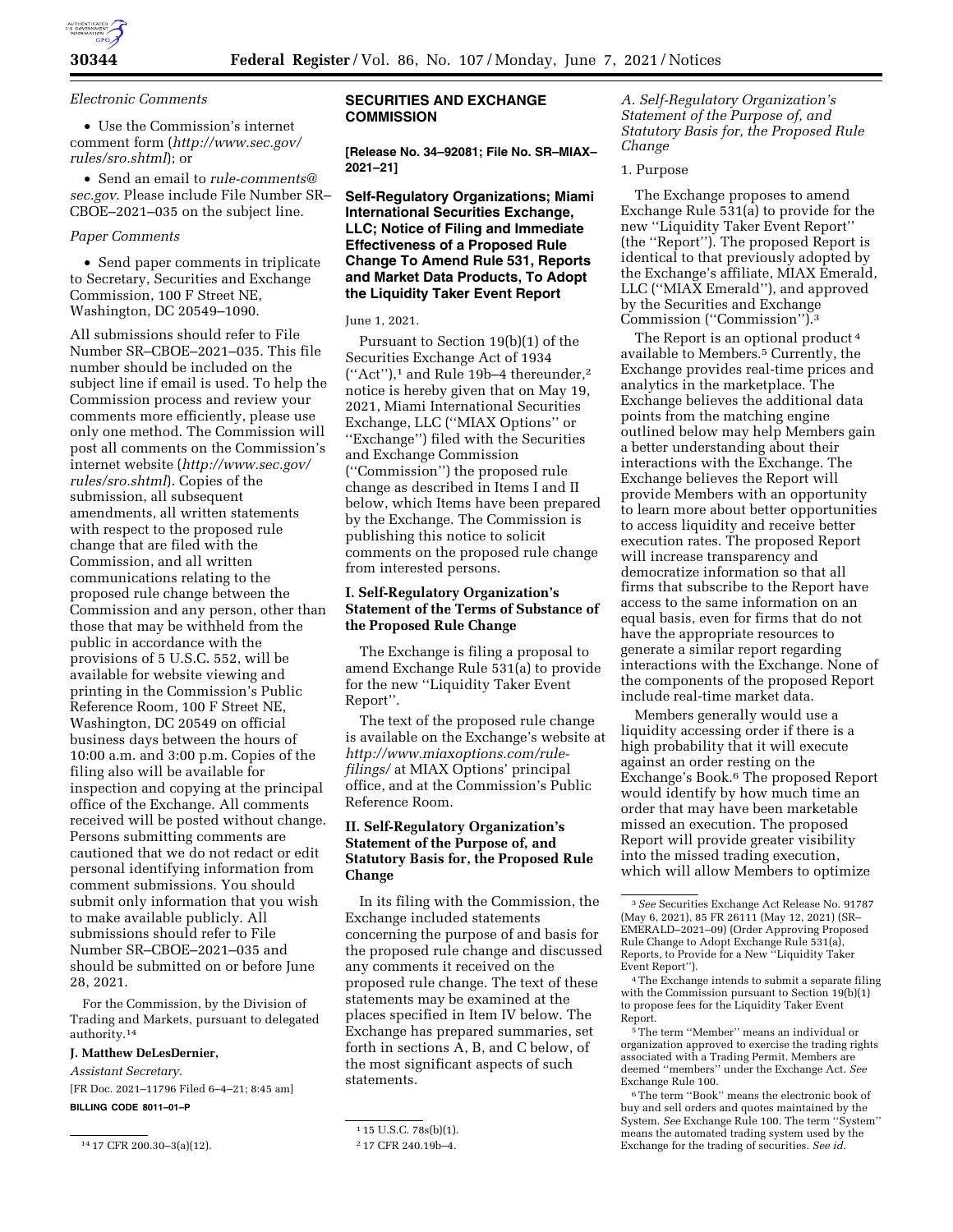their models and trading patterns to yield better execution results.

The proposed Report will be a Member-specific report and will help Members to better understand by how much time a particular order missed executing against a specific resting order, thus allowing that Member to determine whether it wants to invest in the necessary resources and technology to mitigate missed executions against certain resting orders on the Exchange's Book. For example, Member A submits an order that is posted to the Book and then Member B enters a marketable order to execute against Member A's resting order. Immediately thereafter, Member C sends a marketable order to execute against Member A's resting Order. Because Member B's order is received by the Exchange before Member C's order, Member B's order executes against Member A's resting order. The proposed Report would provide Member C the data points necessary for that firm to calculate by how much time they missed executing against Member A's resting order. The Exchange proposes to provide the Report on a T+1 basis. As further described below, the Report will be specific and tailored to the Member that is subscribed to the Report and any data included in the Report that relates to a Member other than the Member receiving the Report will be anonymized.

The Exchange proposes to provide the Report in response to Member demand for data concerning the timeliness of their incoming orders and executions against resting orders. Members have periodically requested from the Exchange's trading operations personnel information concerning the timeliness of their incoming orders and efficacy of their attempts to execute against resting liquidity on the Exchange's Book. The purpose of the Report is to provide Members the necessary data in a standardized format on a T+1 basis to those that subscribe to the Report on an equal basis.

Proposed Exchange Rule 531(a) would provide that the Report is a daily report that provides a Member (''Recipient Member'') with its liquidity response time details for executions of an order resting on the Book, where that Recipient Member attempted to execute against such resting order within a certain timeframe.

## Report Content

Paragraph (a)(1) of Rule 531 would describe the content of the Report and delineate which information would be

provided regarding the resting order,7 the response that successfully executed against the resting order, and the response submitted by the Recipient Member that missed executing against the resting order. It is important to note that the content of the Report will be specific to the Recipient Member and the Report will not include any information related to any Member other than the Recipient Member. The Exchange will restrict all other market participants, including the Recipient Member, from receiving another market participant's data.

*Resting Order Information.* Rule 531(a)(1)(i) would provide that the following information would be included in the Report regarding the resting order: (A) The time the resting order was received by the Exchange; 8 (B) symbol; (C) order reference number, which is a unique reference number assigned to a new order at the time of receipt; (D) whether the Recipient Member is an Affiliate 9 of the Member that entered the resting order;  $10$  (E) origin type (e.g., Priority Customer,<sup>11</sup> Market Maker<sup>12</sup>); (F) side (buy or sell); and (G) displayed price and size of the resting order.13

*Execution Information.* Rule 531(a)(1)(ii) would provide that the following information would be included in the Report regarding the execution of the resting order: (A) the

<sup>8</sup>The time the Exchange received the resting order would be in nanoseconds and is the time the resting order was received by the Exchange's System.

<sup>9</sup>The term "affiliate" of or person "affiliated with'' another person means a person who, directly, or indirectly, controls, is controlled by, or is under common control with, such other person. *See*  Exchange Rule 100.

<sup>10</sup>The Report will simply indicate whether the Recipient Member is an Affiliate of the Member that entered the resting order and not include any other information that may indicate the identity of the Member that entered the resting order.

<sup>11</sup> The term "Priority Customer" means a person or entity that (i) is not a broker or dealer in securities, and (ii) does not place more than 390 orders in listed options per day on average during a calendar month for its own beneficial account(s). The number of orders shall be counted in accordance with Interpretation and Policy .01 to Exchange Rule 100. *See* Exchange Rule 100.

12The term ''Market Maker'' refers to ''Lead Market Makers'', ''Primary Lead Market Makers'' and ''Registered Market Makers'' collectively. *See*  Exchange Rule 100.

<sup>13</sup>The Exchange notes that the displayed price and size are also disseminated via the Exchange's proprietary data feeds and the Options Price Reporting Authority (''OPRA''). The Exchange also notes that the displayed price of the resting order may be different than the ultimate execution price. This may occur when a resting order is displayed and ranked at different prices upon entry to avoid a locked or crossed market.

MBBO  $^{14}$  at the time of execution;  $^{15}$  (B) the ABBO 16 at the time of execution; 17 (C) the time first response that executes against the resting order was received by the Exchange and the size of the execution and type of the response; 18 (D) the time difference between the time the resting order was received by the Exchange and the time the first response that executes against the resting order was received by the Exchange;  $^{19}$  and (E) whether the response was entered by the Recipient Member. If the resting order executes against multiple contraside responses, only the MBBO and ABBO at the time of the execution against the first response will be included.

*Recipient Member's Response Information.* Rule 531(a)(1)(iii) would provide that the following information would be included in the Report regarding response(s) sent by the Recipient Member: (A) Recipient Member identifier; (B) the time difference between the time the first response that executes against the resting order was received by the Exchange and the time of each response sent by the Recipient Member, regardless of whether it executed or not; 20 (C) size and type of each response submitted by Recipient Member; and (D) response reference number, which is a unique reference number attached to the response by the Recipient Member.

#### Timeframe for Data Included in Report

Paragraph (a)(2) of Rule 531 would provide that the Report would include the data set forth under Rule 531(a)(1)

16The term ''ABBO'' or ''Away Best Bid or Offer'' means the best bid(s) or offer(s) disseminated by other Eligible Exchanges (defined in Exchange Rule 1400(g)) and calculated by the Exchange based on market information received by the Exchange from OPRA. *See* Exchange Rule 100.

17Exchange Rule 531(a)(1)(ii)(B) would further provide that if the resting order executes against multiple contra-side responses, only the ABBO at the time of the execution against the first response will be included.

18The time the Exchange received the response order would be in nanoseconds and would be the time the response was received by the Exchange's network, which is before the time the response would be received by the System.

19The time difference would be provided in nanoseconds.

20For purposes of calculating this duration of time, the Exchange will use the time the resting order and the Recipient Member's response(s) is received by the Exchange's network, both of which would be before the order and response(s) would be received by the System. This time difference would be provided in nanoseconds.

<sup>7</sup>Only displayed orders will be included in the Report. The Exchange notes that it does not currently offer any non-displayed orders types on its options trading platform.

<sup>14</sup>The term ''MBBO'' means the best bid or offer on the Exchange. *See* Exchange Rule 100.

<sup>15</sup>Exchange Rule 531(a)(1)(ii)(A) would further provide that if the resting order executes against multiple contra-side responses, only the EBBO [sic] at the time of the execution against the first response will be included.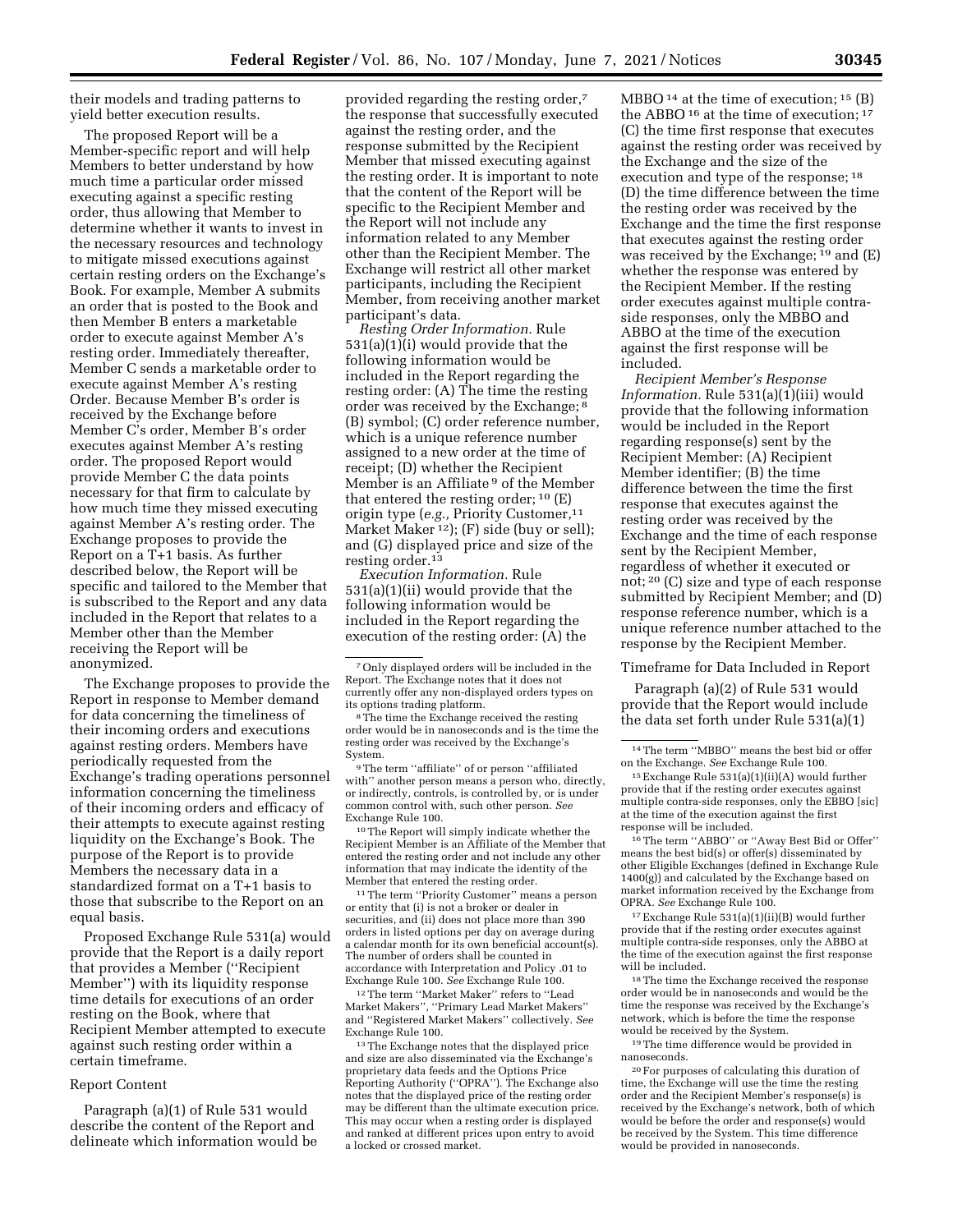described above for executions and contra-side responses that occurred within 200 microseconds of the time the resting order was received by the Exchange.

#### Scope of Data Included in the Report

Paragraph (a)(3) of Rule 531 would provide that the Report will only include trading data related to the Recipient Member and, subject to the proposed paragraph (4) of Rule 531(a) described below, will not include any other Member's trading data other than that listed in paragraphs (1)(i) and (ii) of Exchange Rule 531(a) described above.

#### Historical Data

Paragraph (a)(4) of Rule 531 would specify that the Report will contain historical data from the prior trading day and will be available after the end of the trading day, generally on a T+1 basis.

## 2. Statutory Basis

The Exchange believes the proposed rule change is consistent with the Act and the rules and regulations thereunder applicable to the Exchange and, in particular, the requirements of Section 6(b) of the Act.<sup>21</sup> Specifically, the Exchange believes the proposed rule change is consistent with the Section 6(b)(5) 22 requirements that the rules of an exchange be designed to prevent fraudulent and manipulative acts and practices, to promote just and equitable principles of trade, to foster cooperation and coordination with persons engaged in regulating, clearing, settling, processing information with respect to, and facilitating transactions in securities, to remove impediments to and perfect the mechanism of a free and open market and a national market system, and, in general, to protect investors and the public interest. This proposal is in keeping with those principles in that it promotes increased transparency through the dissemination of the optional Report to those interested in subscribing to receive the data. Additionally, the Exchange believes the proposed rule change is consistent with the Section  $6(b)(5)^{23}$ requirement that the rules of an exchange not be designed to permit unfair discrimination between customers, issuers, brokers, or dealers. The proposed Report is also identical to a report previously adopted by the Exchange's affiliate, MIAX Emerald, and approved by the Commission.24

Therefore, the proposed rule change does not present any new or novel issues not previously considered by the Commission.

The Exchange believes the proposed Report will serve to promote just and equitable principles of trade, remove impediments to and perfect the mechanism of a free and open market and a national market system, and, in general protect investors and the public interest because it will benefit investors by facilitating their prompt access to the value added information that is included in the proposed Report. The Report will allow Members to access information regarding their trading activity that they may utilize to evaluate their own trading behavior and order interactions.

The proposed Report is designed for Members that are interested in gaining insight into latency in connection with orders that failed to execute against an order resting on the Exchange's Book by providing those Members data to analyze by how much time their order may have missed an execution against a contra-side order resting on the Book. The Exchange believes that providing this optional latency data to interested Members is consistent with facilitating transactions in securities, removing impediments to and perfecting the mechanism of a free and open market and a national market system, and, in general, protecting investors and the public interest because it provides greater visibility into the latency of Members' incoming orders. Members may use this data to optimize their models and trading patterns in an effort to yield better execution results by calculating by how much time their order may have missed an execution.

As discussed above, the Exchange currently fields ad hoc requests from Members for information regarding the timeliness of their attempts to execute against resting options liquidity on the Exchange's Book. The proposal is designed to offer this type of latency information in a systematized way and standardized format to any Member that chooses to subscribe to the Report. As a result, the proposal will make latency information for liquidity-seeking orders available in a more equalized manner and will increase transparency, particularly for Recipient Members that may not have the expertise to generate the same information on their own. The proposed Report may better enable Recipient Members to increase the fill rates for their liquidity-seeking orders. At the same time, as is also discussed above, the Report is designed to prevent a Recipient Member from learning other Members' sensitive trading information.

The Report would not be a real-time market data product, as it would provide only historical trading data for the previous trading day, generally on a T+1 basis. In addition, the data in the Report regarding incoming orders that failed to execute would be specific to the Recipient Member's orders, and other information in the proposed Report regarding resting orders and executions would be anonymized if it relates to a Member other than the Recipient Member.

The Report generally contains three buckets of information. The first two buckets include information about the resting order and the execution of the resting order. This information is generally available from other public sources, such as OPRA and the Exchange's proprietary data feeds, or is similar to information included in a report offered by another exchange. For example, OPRA provides bids, offers, and consolidated last sale and quotation information for options trading on all national securities exchanges, including the Exchange. In addition, the Exchange offers the Top of Market (''ToM'') feed which provides real-time quote and last sale information for all displayed orders on the Book.25

Specifically, the first bucket of information contained in the Report for the resting order includes the time the resting order was received by the Exchange, the symbol, unique reference number assigned at the time of receipt, side (buy or sell), and the displayed price and size of the resting order. Further, the symbol, origin type, side (buy or sell), and displayed price and size are also available either via OPRA or the Exchange's proprietary data feeds. The first bucket of information also indicates whether the Recipient Member is an Affiliate of the Member that entered the resting order. This data field will not indicate the identity of the Member that entered the resting order and would simply allow the Recipient Member to better understand the scenarios in which it may execute against the orders of its Affiliates.26

The second bucket of information contained in the Report regards the execution of the resting order and includes the MBBO and ABBO at the time of execution. These data points are also available either via OPRA or the Exchange's proprietary data feeds. The second bucket of information will also indicate whether the response was entered by the Recipient Member. This

<sup>21</sup> 15 U.S.C. 78f(b).

<sup>22</sup> 15 U.S.C. 78f(b)(5).

<sup>23</sup> *Id.* 

<sup>24</sup>*See supra* note 3.

<sup>25</sup>*See* Section 6)a) of the Exchange's fee schedule. 26The Exchange's surveils to monitor for abhorrent behavior related to internalized trades and identify potential wash sales.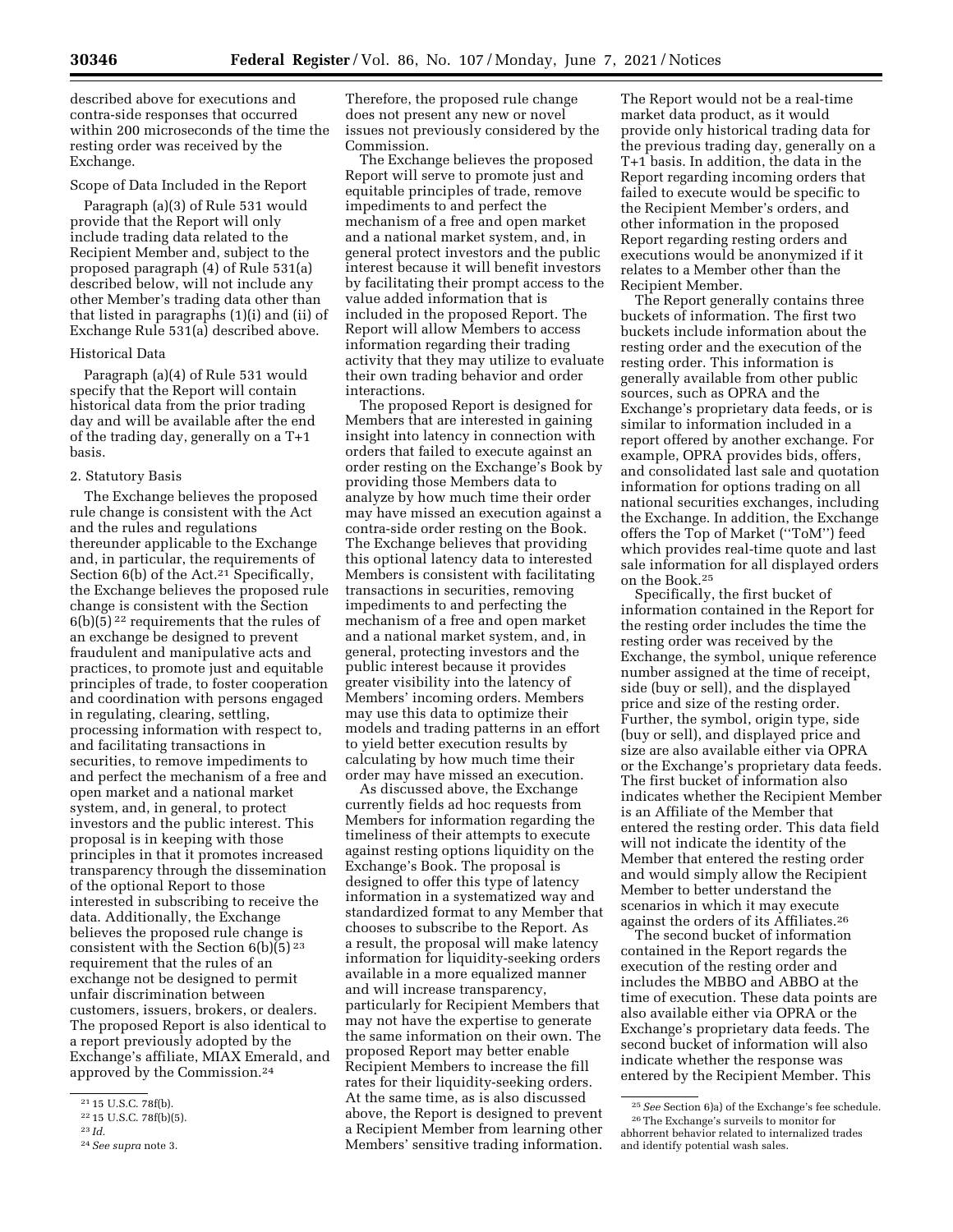data point is simply provided as a convenience. If not entered by the Recipient Member, this data point will be left blank so as not to include any identifying information about other Member activity. The second bucket of information also includes the size, time and type of first response that executes against the resting order; as well as the time difference between the time the resting order and first response that executes against the resting order are received by the Exchange. These data points would assist the Recipient Member in analyzing by how much time their order may have missed an execution against a contra-side order resting on the Book.

The third bucket of information is about the Recipient Member's response(s) and the time their response(s) is received by the Exchange. This includes the time difference between the time the first response that executes against the resting order was received by the Exchange and the time of each response sent by the Recipient Member, regardless of whether it executed or not. As above, this data point would assist the Recipient Member in analyzing by how much time their order may have missed an execution against a contra-side order resting on the Book. This bucket would also include the size and type of each response submitted by the Recipient Member, the Recipient Member identifier, and a response reference number which is selected by the Recipient Member. Each of these data points are unique to the Recipient Member and should already be known by Recipient Member even if not included in the Report.

The Exchange proposes to provide the Report on a voluntary basis and no Member will be required to subscribe to the Report. The Exchange notes that there is no rule or regulation that requires the Exchange to produce, or that a Member elect to receive, the Report. It is entirely a business decision of each Member to subscribe to the Report. The Exchange proposes to offer the Report as a convenience to Members to provide them with additional information regarding trading activity on the Exchange on a delayed basis after the close of regular trading hours. A Member that chooses to subscribe to the Report may discontinue receiving the Report at any time if that Member determines that the information contained in the Report is no longer useful.

In summary, the proposed Report will help to protect a free and open market by providing additional data (offered on an optional basis) to the marketplace

and by providing investors with greater choices.27 Additionally, the proposal would not permit unfair discrimination because the proposed Report will be available to all Exchange Members.

### *B. Self-Regulatory Organization's Statement on Burden on Competition*

The Exchange does not believe that the proposed rule change will result in any burden on competition that is not necessary or appropriate in furtherance of the purposes of the Act, as amended. The Exchange believes that the proposed Report will enhance competition 28 by providing a new option for receiving market data to Members. The proposed Report will also further enhance competition between exchanges by allowing the Exchange to expand its product offerings to include a report similar to that currently offered by the NASDAQ Stock Market LLC (''NASDAQ'').29

In this instance, the proposed rule change to offer the optional Report is in response to Member interest and requests for such information. The Exchange does not believe the proposed Report will have an inappropriate burden on intra-market competition between Recipient Members and other Members who do not receive the Report. As discussed above, the first two buckets of information included in the Report contain information about the resting order and the execution of the resting order, both of which are generally available to Members that choose not to receive the Report from other public sources, such as OPRA and the Exchange's proprietary data feeds. The third bucket of information is about the Recipient Member's response and the time their response is received by the Exchange, information which the Recipient Member would be able to obtain without receiving the Report. Additionally, some Members may already be able to derive a substantial amount of the same data that is provided by some of the components based on their own executions and algorithms.

In sum, if the proposed Report is unattractive to Members, Members will opt not to receive it. Accordingly, the Exchange does not believe that the proposed change will impair the ability of Members or competing order execution venues to maintain their

competitive standing in the financial markets.

## *C. Self-Regulatory Organization's Statement on Comments on the Proposed Rule Change Received From Members, Participants, or Others*

Written comments were neither solicited nor received.

# **III. Date of Effectiveness of the Proposed Rule Change and Timing for Commission Action**

The Exchange has filed the proposed rule change pursuant to Section  $19(b)(3)(A)(iii)$  of the Act<sup>30</sup> and Rule 19b–4(f)(6) thereunder.31 Because the proposed rule change does not: (i) Significantly affect the protection of investors or the public interest; (ii) impose any significant burden on competition; and (iii) become operative for 30 days from the date on which it was filed, or such shorter time as the Commission may designate, if consistent with the protection of investors and the public interest, the proposed rule change has become effective pursuant to Section 19(b)(3)(A) of the Act 32 and Rule 19b–4(f)(6) thereunder.33

A proposed rule change filed under Rule  $19b-4(f)(6)^{34}$  normally does not become operative for 30 days after the date of the filing. However, pursuant to Rule 19b-4(f)(6)(iii), $35$  the Commission may designate a shorter time if such action is consistent with the protection of investors and the public interest. The Exchange has asked the Commission to waive the 30-day operative delay so that the proposed rule change may become operative immediately. The Exchange states that it is prepared to begin offering the Report upon the effectiveness of this proposed rule change. The Exchange also argues that waiver of the operative delay would allow the Exchange to provide a product offering identical to that of its affiliate, MIAX Emerald, as soon as practicable, which in turn would reduce potential confusion in the near term about whether the Exchange is offering the same report as its affiliate offers currently. For these reasons, the

33 17 CFR 240.19b–4(f)(6). In addition, Rule 19b– 4(f)(6)(iii) requires the Exchange to give the Commission written notice of the Exchange's intent to file the proposed rule change, along with a brief description and text of the proposed rule change, at least five business days prior to the date of filing of the proposed rule change, or such shorter time as designated by the Commission. The Exchange has satisfied this requirement.

<sup>27</sup>*See* Sec. Indus. Fin. Mkts. Ass'n (SIFMA), Initial Decision Release No. 1015, 2016 SEC LEXIS 2278 (ALJ June 1, 2016) (finding the existence of vigorous competition with respect to non-core market data).

<sup>28</sup> *Id.* 

<sup>29</sup>*See* NASDAQ Equity Section 7, Rule 146(a)(2).

<sup>30</sup> 15 U.S.C. 78s(b)(3)(A)(iii).

<sup>31</sup> 17 CFR 240.19b–4(f)(6).

<sup>32</sup> 15 U.S.C. 78s(b)(3)(A).

<sup>34</sup> 17 CFR 240.19b–4(f)(6).

<sup>35</sup> 17 CFR 240.19b–4(f)(6)(iii).